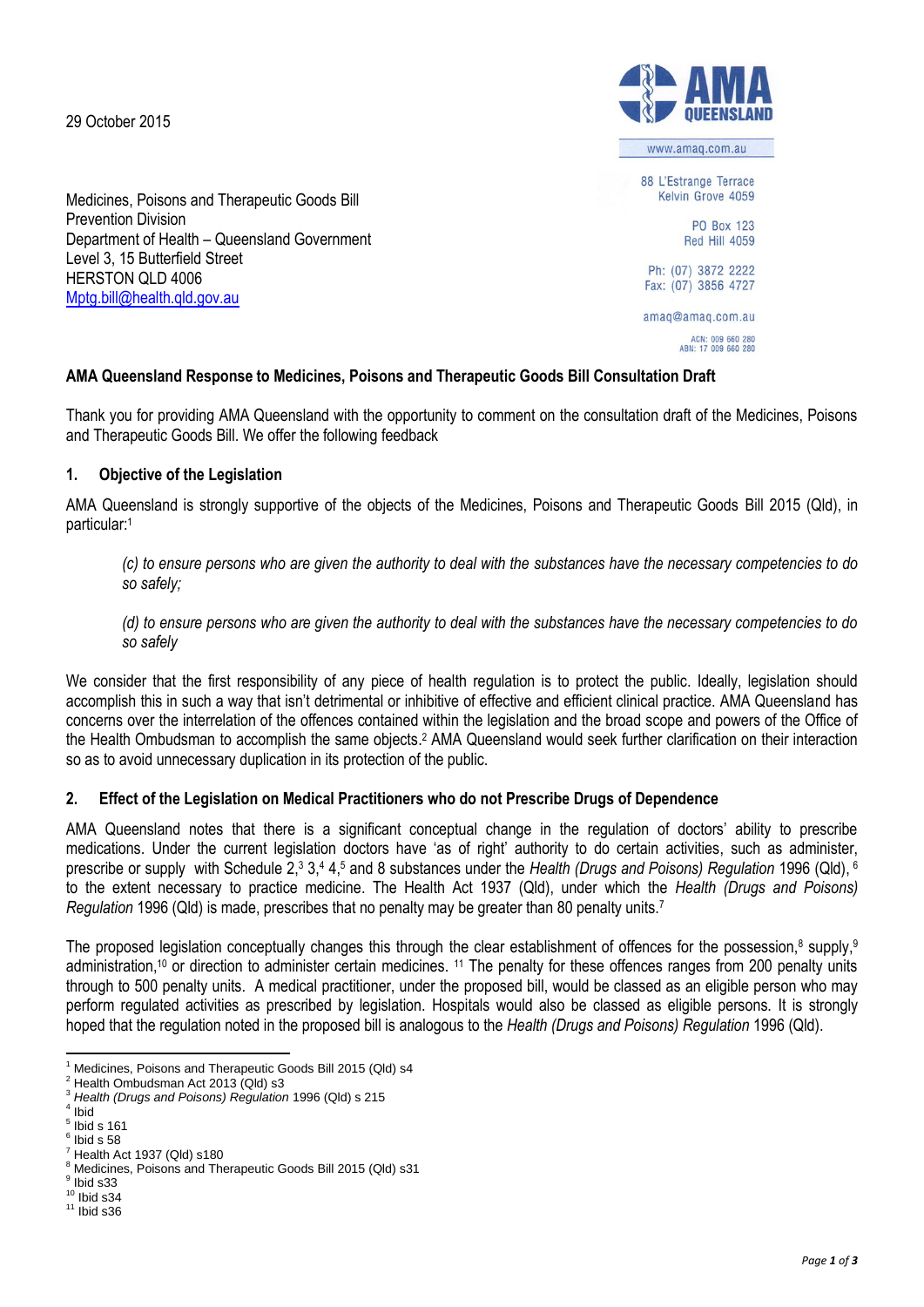AMA Queensland reserves judgement on the change as the consultation draft does not provide the proposed regulation. We do retain concerns about the consequences on individual practitioners who exceed the regulation, and act beyond their authority, and whether this will be dealt with as a disciplinary matter, by the Health Ombudsman, or as a civil or criminal matter under the proposed bill. AMA Queensland would appreciate further clarification on this matter.

## **3. Limitation Applying to Eligible Persons for Drug of Dependence**

AMA Queensland, in our feedback to the draft Medicines, Poisons and Therapeutic Goods Bill 2014 noted concern over section 38, relating to the limitation applying to eligible persons for drugs of dependence. It is noted, with continued concern, that section 50 of the proposed bill does not substantively change this provision and, as such, our comments remain the same. Namely:

*"AMA Queensland objects to ... Limitation applying to eligible persons for drugs of dependence being included as an offence with an attached penalty. Medical practitioners support restrictions on the supply of drugs of dependence to drug dependent people. However, the decision to make a prescription is a complex clinical decision, involving many factors, including the specific circumstances of the patient, the patient's health and safety, and wider public health concerns. The threat of sanctions will not assist medical practitioners to make the right clinical decision and may hamper appropriate prescription.* 

*Furthermore, the draft legislation contains no definition of what 'urgent medical treatment' means, leaving medical practitioners with little guidance about whether their behaviour will breach the law or not.* 

*As currently drafted, it would also seem that this provision also restricts medical practitioners from prescribing a different drug of dependence to the person, from the drug upon which the drug dependent person is dependent. AMA Queensland requests clarification on this point.* 

*For these reasons, AMA Queensland does not support the penalty prescribed ... as drafted. AMA Queensland considers that a higher level of culpability is needed if a penalty is to be attached – for example, some kind of intent to break the law should be present."<sup>12</sup>*

AMA Queensland also provided comment on the term "urgent medical treatment", namely:

*"[Section 50] refers to an excuse for the provision of a drug of dependence to a drug dependent person if the person needs 'urgent medical treatment'. More guidance should be given as to what constitutes urgent medical treatment."*

AMA Queensland stands by the comments made in the earlier submission in relation to the limitation applying to eligible persons for drugs of dependence.

#### **4. Scheduled Substance Management Plan**

AMA Queensland tentatively supports the introduction of a scheduled substance management plan where required under a substance authority. We note that many healthcare facilities already maintain similar information as a common risk management strategy.<sup>13</sup>

# **5. Transition Time**

AMA Queensland has no particular concerns about the transition timeline outlined in the proposed bill.

#### **6. Public Register**

 $\overline{a}$ 

AMA Queensland had initial concerns over the register of substance authorities, administrative action, and qualification information to be held by the chief executive.<sup>14</sup> However, these concerns are allayed by the inclusion of section 120(1)(b) and section 120(2), namely:

 $^{12}$  AMA Queensland Response to Medicines, Poisons and Therapeutic Goods Bill 2014 (Qld)

 $13$  Medicines, Poisons and Therapeutic Goods Bill 2015 (Qld) s97

<sup>14</sup> Medicines, Poisons and Therapeutic Goods Bill 2015 (Qld) s116